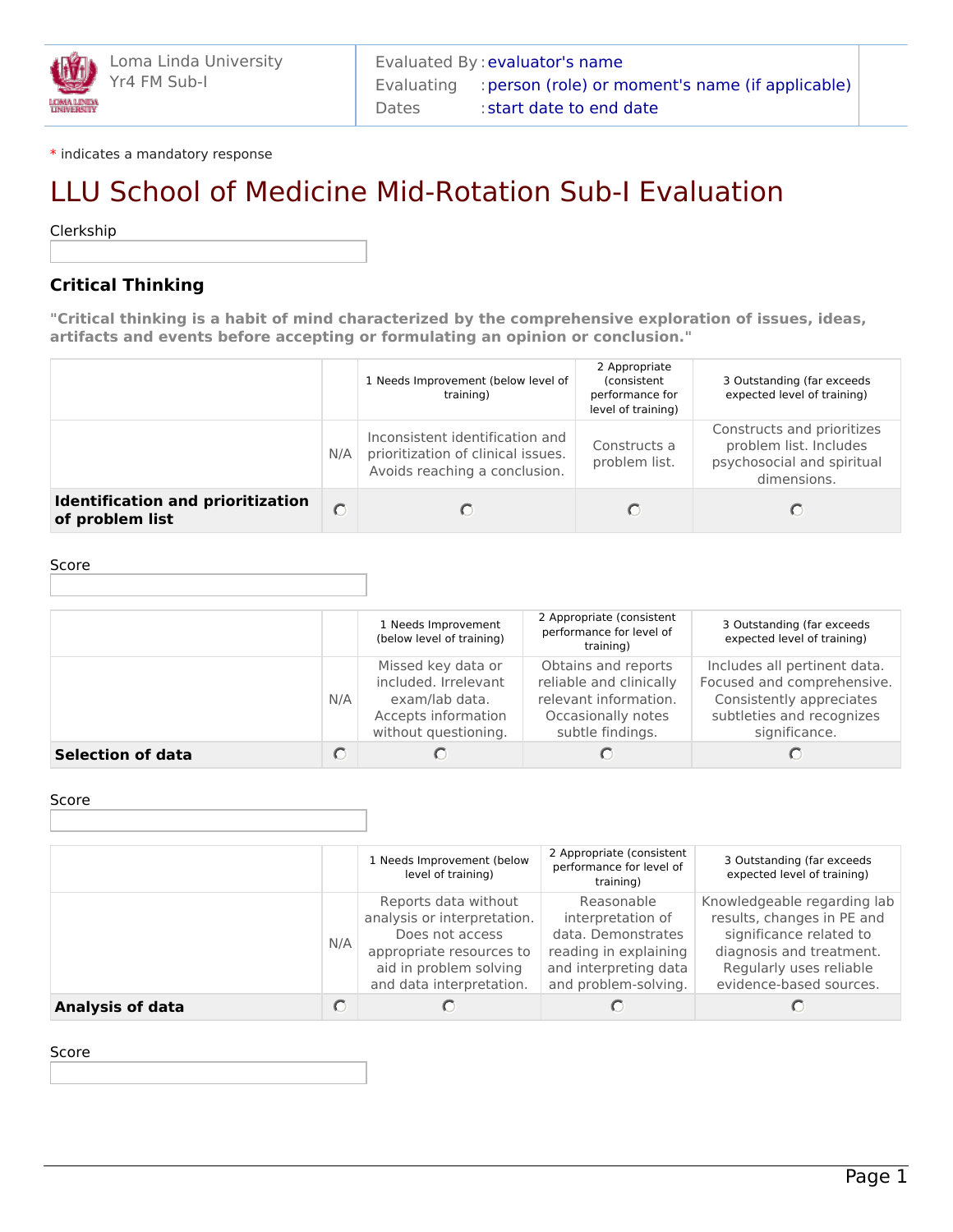|                                                 |     | 1 Needs Improvement (below<br>level of training)                                                       | 2 Appropriate (consistent<br>performance for level of training)                                                     | 3 Outstanding (far exceeds<br>expected level of training)                                              |
|-------------------------------------------------|-----|--------------------------------------------------------------------------------------------------------|---------------------------------------------------------------------------------------------------------------------|--------------------------------------------------------------------------------------------------------|
|                                                 | N/A | Differential diagnoses<br>list is inconsistent with<br>findings or supporting<br>findings are lacking. | Differential diagnosis<br>generally consistent with<br>findings, but some<br>supporting findings may be<br>lacking. | Expanded differential<br>diagnosis based on<br>relevant data.<br>Understands inter-<br>related issues. |
| <b>Development of differential</b><br>diagnoses |     |                                                                                                        |                                                                                                                     |                                                                                                        |

## Score

|             |     | 1 Needs Improvement<br>(below level of training)                                                                                                 | 2 Appropriate<br>(consistent performance<br>for level of training)                                                                     | 3 Outstanding (far exceeds expected<br>level of training)                                                                                                                                                       |
|-------------|-----|--------------------------------------------------------------------------------------------------------------------------------------------------|----------------------------------------------------------------------------------------------------------------------------------------|-----------------------------------------------------------------------------------------------------------------------------------------------------------------------------------------------------------------|
|             | N/A | Proposed work-up is<br>inconsistent with<br>diagnoses being<br>entertained or is rote<br>("shot-gunning").<br>Oblivious to cost-<br>containment. | Proposed work-up is<br>consistent with<br>diagnoses, but may<br>be rote. Aware of<br>cost-containment<br>but not reflected in<br>plan. | Proposed plan is consistent with<br>diagnoses being entertained.<br>Understands therapeutic<br>interventions. Reflects awareness<br>of cost containment. Able to<br>explain thought process leading<br>to plan. |
| <b>Plan</b> |     |                                                                                                                                                  |                                                                                                                                        |                                                                                                                                                                                                                 |

#### Score

# **Written Communication**

**"All students graduating from Loma Linda University are expected to write and speak in a professional and effective manner. Students should be able to write professionally."**

|                            |     | 1 Needs Improvement (below<br>level of training)                    | 2 Appropriate (consistent<br>performance for level of training)          | 3 Outstanding (far<br>exceeds expected level of<br>training) |
|----------------------------|-----|---------------------------------------------------------------------|--------------------------------------------------------------------------|--------------------------------------------------------------|
|                            | N/A | Shows little<br>understanding of<br>purpose of the written<br>note. | Uses a standard format<br>without adapting to the<br>particular service. | Adapts note to the<br>unique format of the<br>service.       |
| <b>Context and purpose</b> |     |                                                                     |                                                                          |                                                              |

## Score

|                            |     | 1 Needs Improvement (below level of<br>training)                                                                                                                                                                     | 2 Appropriate (consistent<br>performance for level of<br>training)                                                                                                 | 3 Outstanding (far<br>exceeds expected level of<br>training)                                                                                           |
|----------------------------|-----|----------------------------------------------------------------------------------------------------------------------------------------------------------------------------------------------------------------------|--------------------------------------------------------------------------------------------------------------------------------------------------------------------|--------------------------------------------------------------------------------------------------------------------------------------------------------|
|                            | N/A | Information is ambiguous or<br>merely rote. Significant<br>positives or negatives are<br>omitted. Focused on<br>unimportant findings. DDX is<br>inconsistent with findings or<br>supporting findings are<br>lacking. | Includes adequate<br>accurate content.<br>Includes some pertinent<br>positive and negative<br>findings. Data generally<br>supports development<br>of DDX and plan. | Includes relevant<br>accurate content.<br>Includes pertinent<br>positive and<br>negative findings.<br>Data supports<br>development of DDX<br>and plan. |
| <b>Content development</b> |     |                                                                                                                                                                                                                      |                                                                                                                                                                    |                                                                                                                                                        |

## Score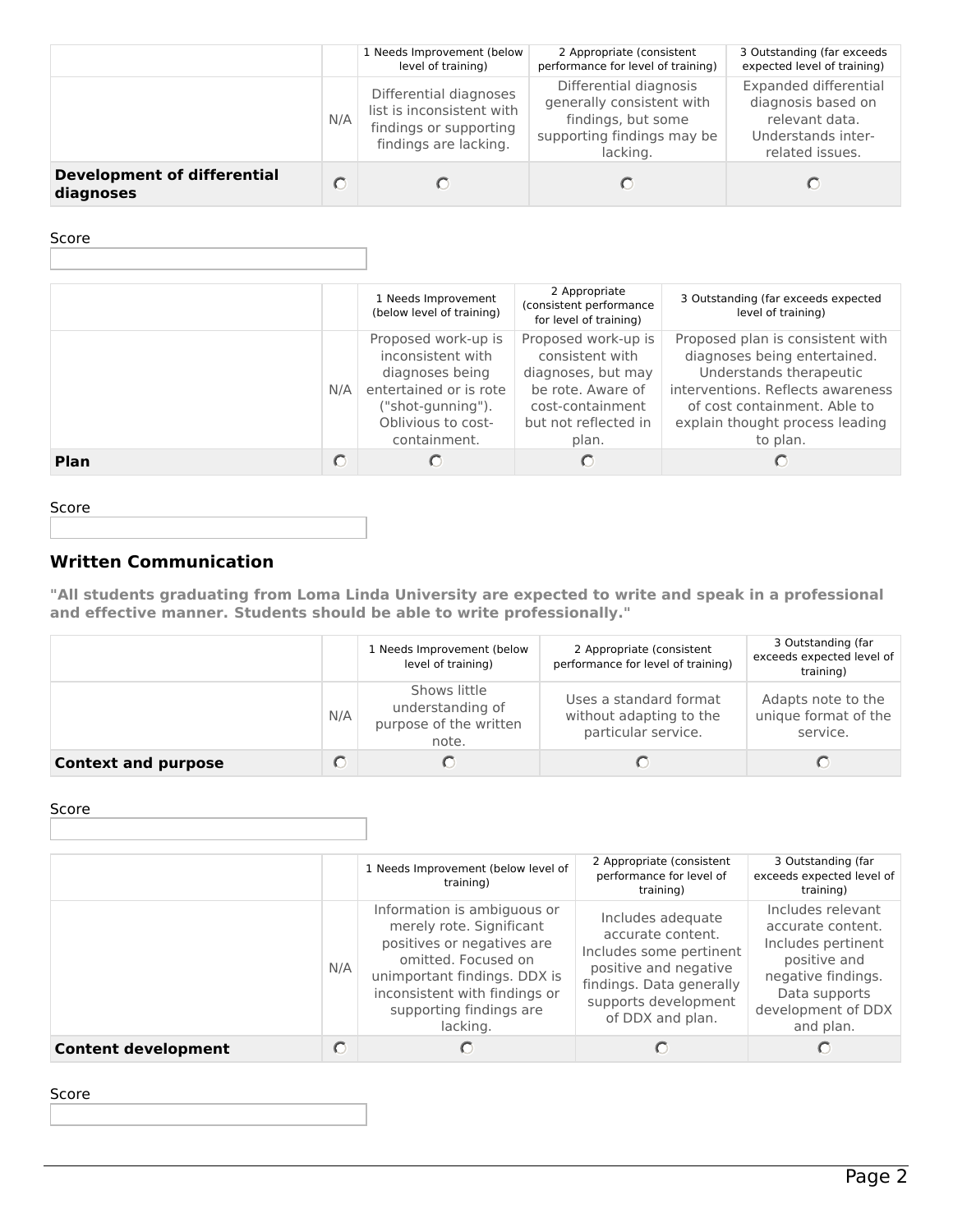|               |     | 1 Needs<br>Improvement<br>(below level of<br>training)                | 2 Appropriate<br>(consistent<br>performance for level of<br>training)            | 3 Outstanding (far exceeds expected level of<br>training)                                                                                      |
|---------------|-----|-----------------------------------------------------------------------|----------------------------------------------------------------------------------|------------------------------------------------------------------------------------------------------------------------------------------------|
|               | N/A | Information not<br>under<br>appropriate<br>headings.<br>Disorganized. | Organization<br>generally ordered.<br>Appropriate<br>information is<br>included. | Uses headings if appropriate.<br>Appropriate information under each<br>heading. Organization contributes to<br>understanding the DDX and plan. |
| <b>Format</b> |     |                                                                       |                                                                                  |                                                                                                                                                |

Score

|                             |     | 1 Needs Improvement (below level of<br>training)                                                                                                 | 2 Appropriate<br>(consistent<br>performance for<br>level of training)                  | 3 Outstanding (far exceeds<br>expected level of training)                                                                      |
|-----------------------------|-----|--------------------------------------------------------------------------------------------------------------------------------------------------|----------------------------------------------------------------------------------------|--------------------------------------------------------------------------------------------------------------------------------|
|                             | N/A | Important data is missing. Does<br>not reference all appropriate<br>sources of data. Copies<br>electronic chart without<br>updating information. | References most<br>of the<br>appropriate<br>sources of data.<br>Charts own<br>findings | Includes appropriate data<br>from history, PE, chart<br>review, consults, lab and<br>diagnostic tests. Charts<br>own findings. |
| <b>Sources and evidence</b> |     |                                                                                                                                                  |                                                                                        |                                                                                                                                |

Score

|                       |     | 1 Needs Improvement<br>(below level of training)                                                                                                   | 2 Appropriate (consistent<br>performance for level of<br>training)                                                                                          | 3 Outstanding (far exceeds expected<br>level of training)                                                                                                                                     |
|-----------------------|-----|----------------------------------------------------------------------------------------------------------------------------------------------------|-------------------------------------------------------------------------------------------------------------------------------------------------------------|-----------------------------------------------------------------------------------------------------------------------------------------------------------------------------------------------|
|                       | N/A | Uses language that<br>confuses reader (i.e.<br>vague terms)<br>Illegible. Uses<br>unaccepted<br>abbreviations. Poor<br>spelling and/or<br>grammar. | Language is<br>appropriate. Writing is<br>mostly legible. Avoids<br>confusing<br>abbreviations. Spelling<br>and grammar does not<br>interfere with meaning. | Language is clear and concise.<br>Writing is legible. Uses only<br>accepted abbreviations.<br>Accurate spelling and<br>grammar. Writing conveys<br>thorough understanding of<br>patient case. |
| <b>Writing skills</b> |     |                                                                                                                                                    |                                                                                                                                                             |                                                                                                                                                                                               |

Score

# **Oral Communication**

**"All students graduating from Loma Linda University are expected to write and speak in a professional and effective manner. Students should be able to write professionally."**

|              |     | 1 Needs Improvement<br>(below level of training)          | 2 Appropriate (consistent<br>performance for level of training)       | 3 Outstanding (far exceeds<br>expected level of training)       |
|--------------|-----|-----------------------------------------------------------|-----------------------------------------------------------------------|-----------------------------------------------------------------|
|              | N/A | Lacks organization.<br>Illogical flow. No<br>transitions. | Mostly organized. Able to<br>follow flow. Some use of<br>transitions. | Clearly organized. Logical<br>flow. Appropriate<br>transitions. |
| Organization |     |                                                           |                                                                       |                                                                 |

Score

Page 3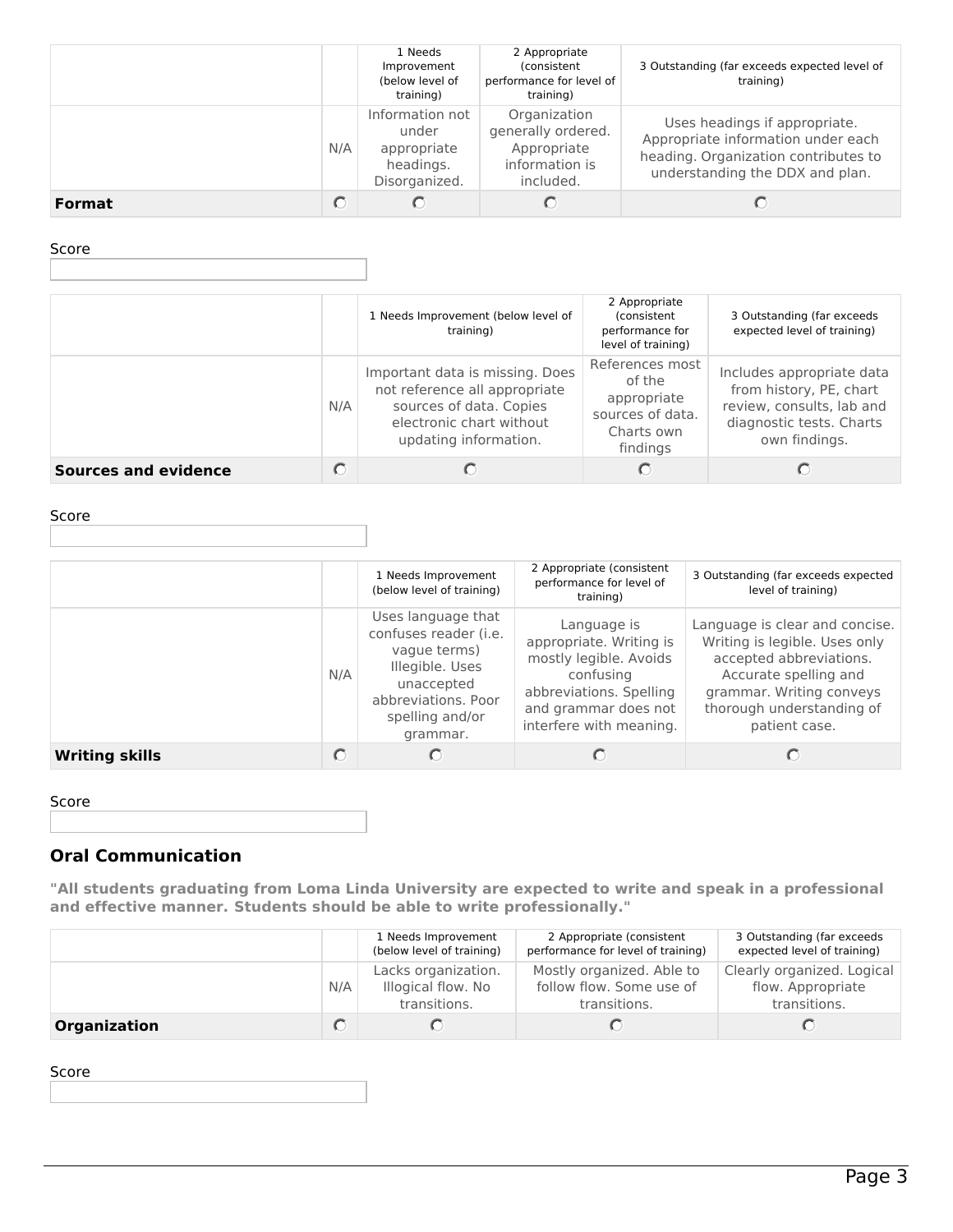|          |     | 1 Needs Improvement (below<br>level of training)                                                                | 2 Appropriate (consistent<br>performance for level of<br>training)                                      | 3 Outstanding (far exceeds<br>expected level of training)                                            |
|----------|-----|-----------------------------------------------------------------------------------------------------------------|---------------------------------------------------------------------------------------------------------|------------------------------------------------------------------------------------------------------|
|          | N/A | Language vague or<br>rambling. Mumbles or<br>unable to understand.<br>Lacks appropriate medical<br>terminology. | Language appropriate<br>but not concise.<br>Understandable, Uses<br>appropriate medical<br>terminology. | Language concise.<br>Good use of semantic<br>qualifiers. Uses<br>appropriate medical<br>terminology. |
| Language |     |                                                                                                                 |                                                                                                         |                                                                                                      |

## Score

|                 |     | 1 Needs Improvement<br>(below level of training)                                                                                 | 2 Appropriate (consistent<br>performance for level of<br>training)                                                                        | 3 Outstanding (far exceeds<br>expected level of training)                                                                                         |
|-----------------|-----|----------------------------------------------------------------------------------------------------------------------------------|-------------------------------------------------------------------------------------------------------------------------------------------|---------------------------------------------------------------------------------------------------------------------------------------------------|
|                 | N/A | Posture, gesture, eye<br>contact, or vocal<br>expressiveness<br>detracts from the<br>presentation. Speaker<br>appears tentative. | Posture, gesture, eye<br>contact, and vocal<br>expressiveness do not<br>detract from the<br>presentation. Speaker<br>appears comfortable. | Posture, gestures, eye<br>contact, and vocal<br>expressiveness make the<br>presentation compelling.<br>Speaker appears polished<br>and confident. |
| <b>Delivery</b> |     |                                                                                                                                  |                                                                                                                                           |                                                                                                                                                   |

# Score

|                                          |     | 1 Needs Improvement<br>(below level of training)                                                                       | 2 Appropriate (consistent<br>performance for level of<br>training)                                                                | 3 Outstanding (far exceeds<br>expected level of training)                                                                          |
|------------------------------------------|-----|------------------------------------------------------------------------------------------------------------------------|-----------------------------------------------------------------------------------------------------------------------------------|------------------------------------------------------------------------------------------------------------------------------------|
|                                          | N/A | Omits key information.<br>Includes irrelevant or<br>inaccurate facts. No<br>references or non-<br>credible references. | Includes rote information.<br>May identify some<br>pertinent positive and<br>negative findings. Uses<br>references appropriately. | Includes accurate key<br>supporting content.<br>Includes pertinent positive<br>and negative findings.<br>Uses credible references. |
| <b>Findings</b><br>(Supporting material) | C   |                                                                                                                        |                                                                                                                                   |                                                                                                                                    |

#### Score

|                                       |     | 1 Needs Improvement (below<br>level of training)                                                                                                              | 2 Appropriate (consistent<br>performance for level of<br>training)                                                                                         | 3 Outstanding (far exceeds<br>expected level of training)                                                                                                          |
|---------------------------------------|-----|---------------------------------------------------------------------------------------------------------------------------------------------------------------|------------------------------------------------------------------------------------------------------------------------------------------------------------|--------------------------------------------------------------------------------------------------------------------------------------------------------------------|
|                                       | N/A | Does not demonstrate<br>appropriate clinical<br>reasoning. Unable to<br>identify and prioritize<br>problems. Plan does not<br>address problems<br>identified. | Adequate clinical<br>reasoning. Identifies<br>problems but not well<br>prioritized. Able to<br>develop diagnoses and<br>therapeutic plan with<br>prodding. | Demonstrates strong<br>clinical reasoning.<br>Identifies and prioritizes<br>problems. Explains<br>thought process leading<br>to diagnoses and<br>therapeutic plan. |
| <b>Synthesis</b><br>(Central Message) |     |                                                                                                                                                               |                                                                                                                                                            |                                                                                                                                                                    |

## Score

# **TOTAL POINTS: (45 pts. possible)**

[positive number only, no decimals]